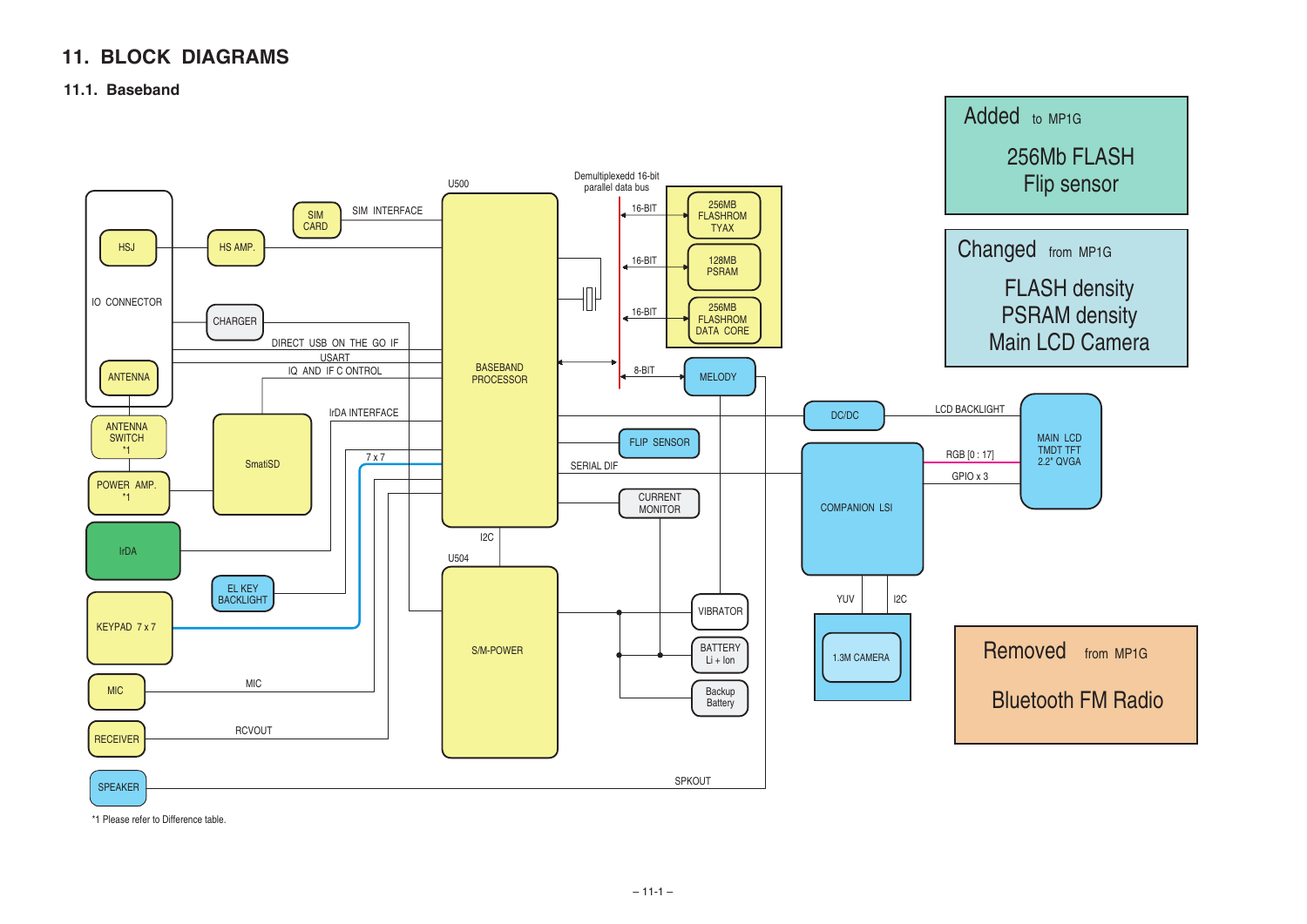

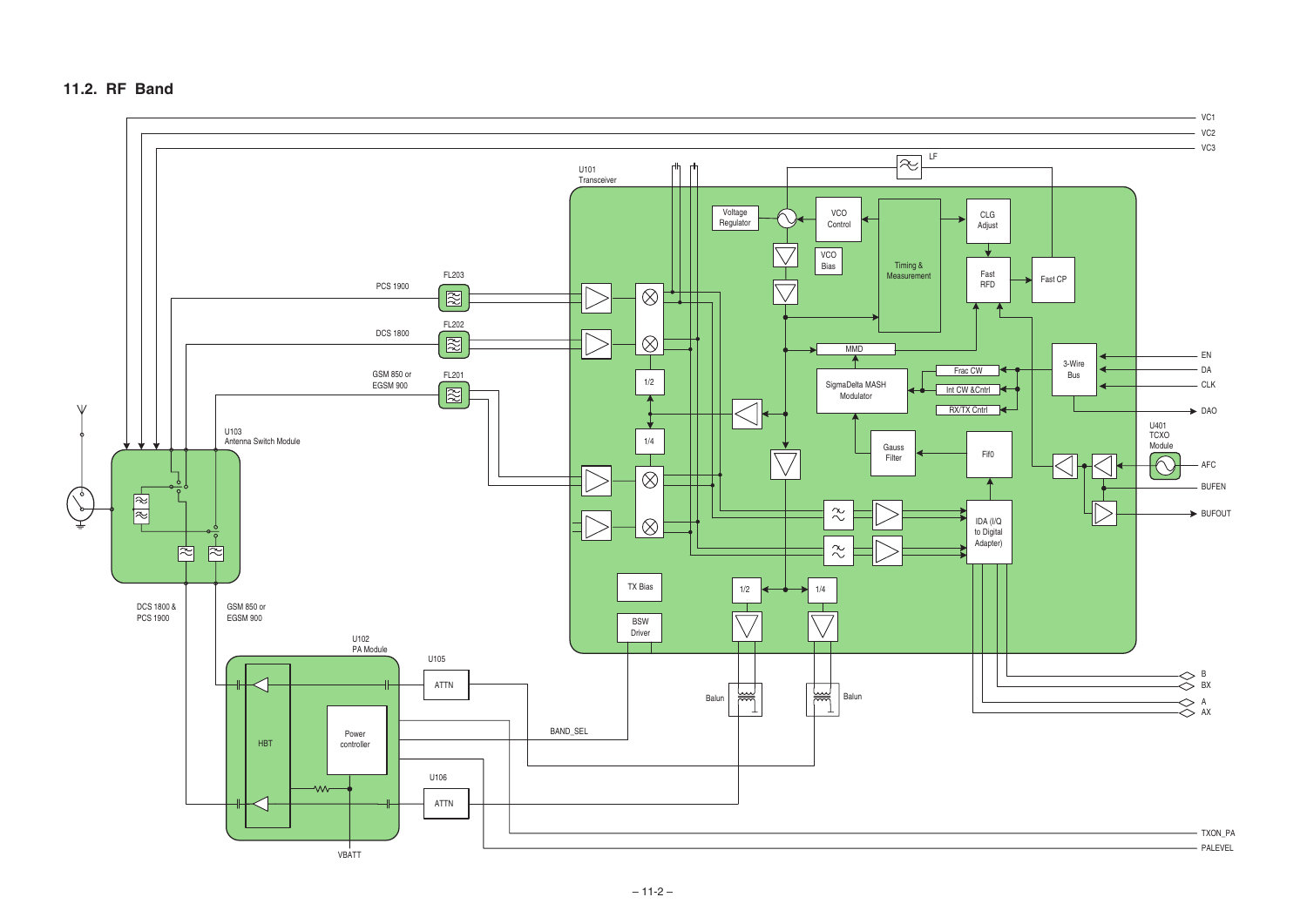# **12. CIRCUIT DIAGRAMS**

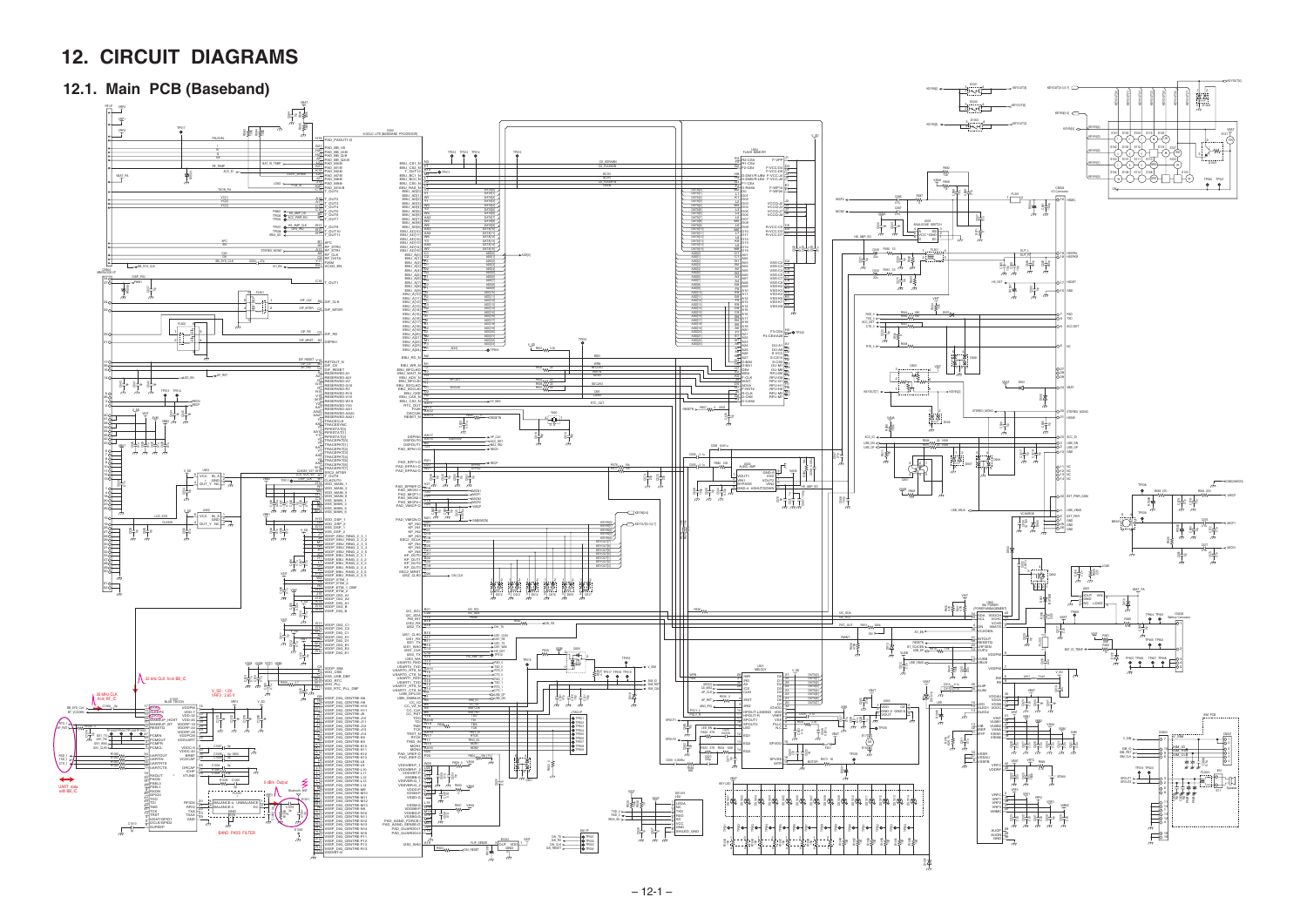### **12.2. Main PCB (RF Band)**



|             |                 |                 |                 | VC[1]<br>VC[2]<br>VC[3] | ←<br>← VC[1]<br>← VC[3]<br>H: 2.7 V<br>L:0V |
|-------------|-----------------|-----------------|-----------------|-------------------------|---------------------------------------------|
| RATING MODE | VC <sub>1</sub> | VC <sub>2</sub> | VC <sub>3</sub> |                         |                                             |
| 850/900     |                 |                 |                 |                         |                                             |
|             |                 |                 |                 |                         |                                             |
|             |                 |                 |                 |                         |                                             |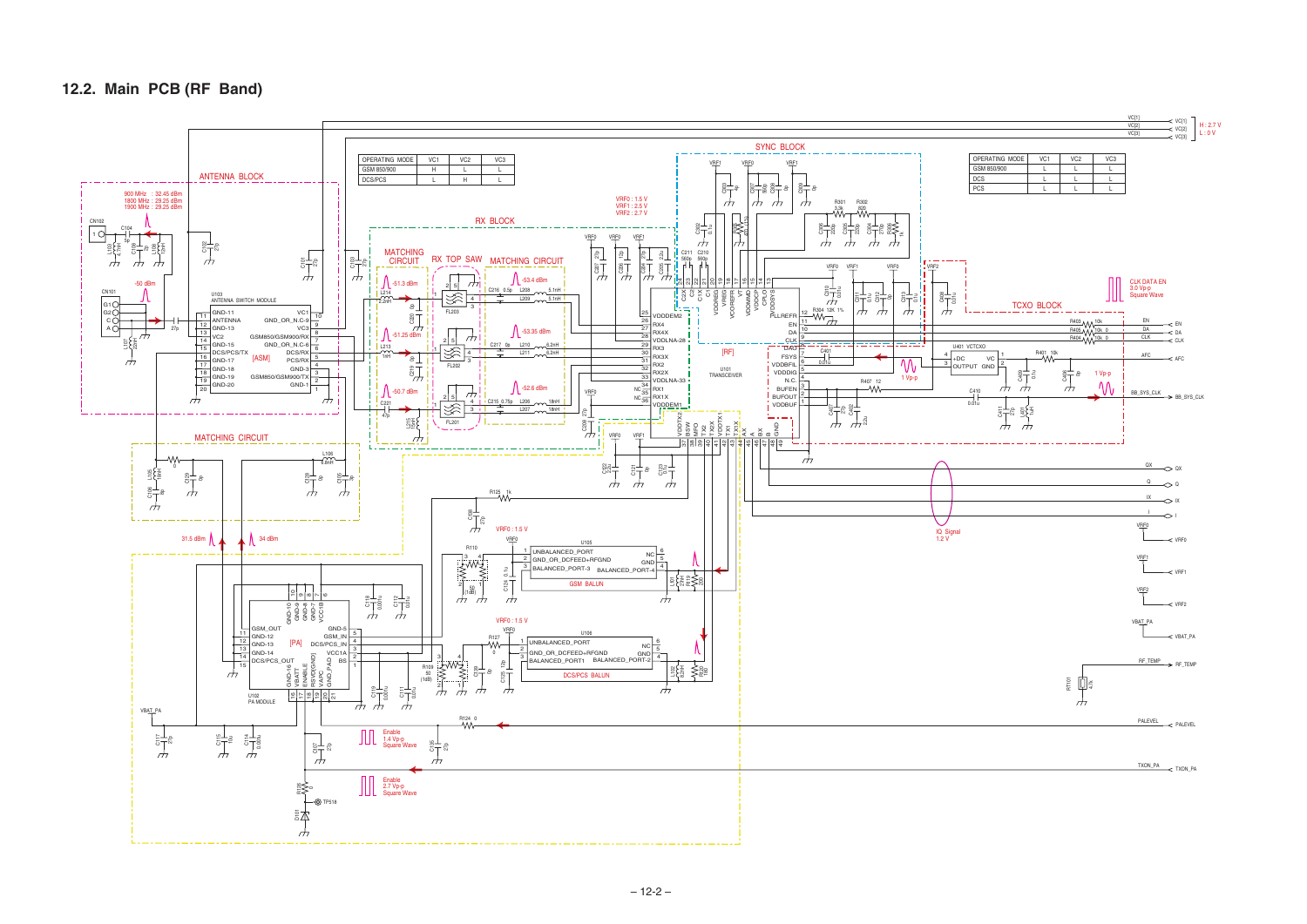## **12.3. Upper PCB**

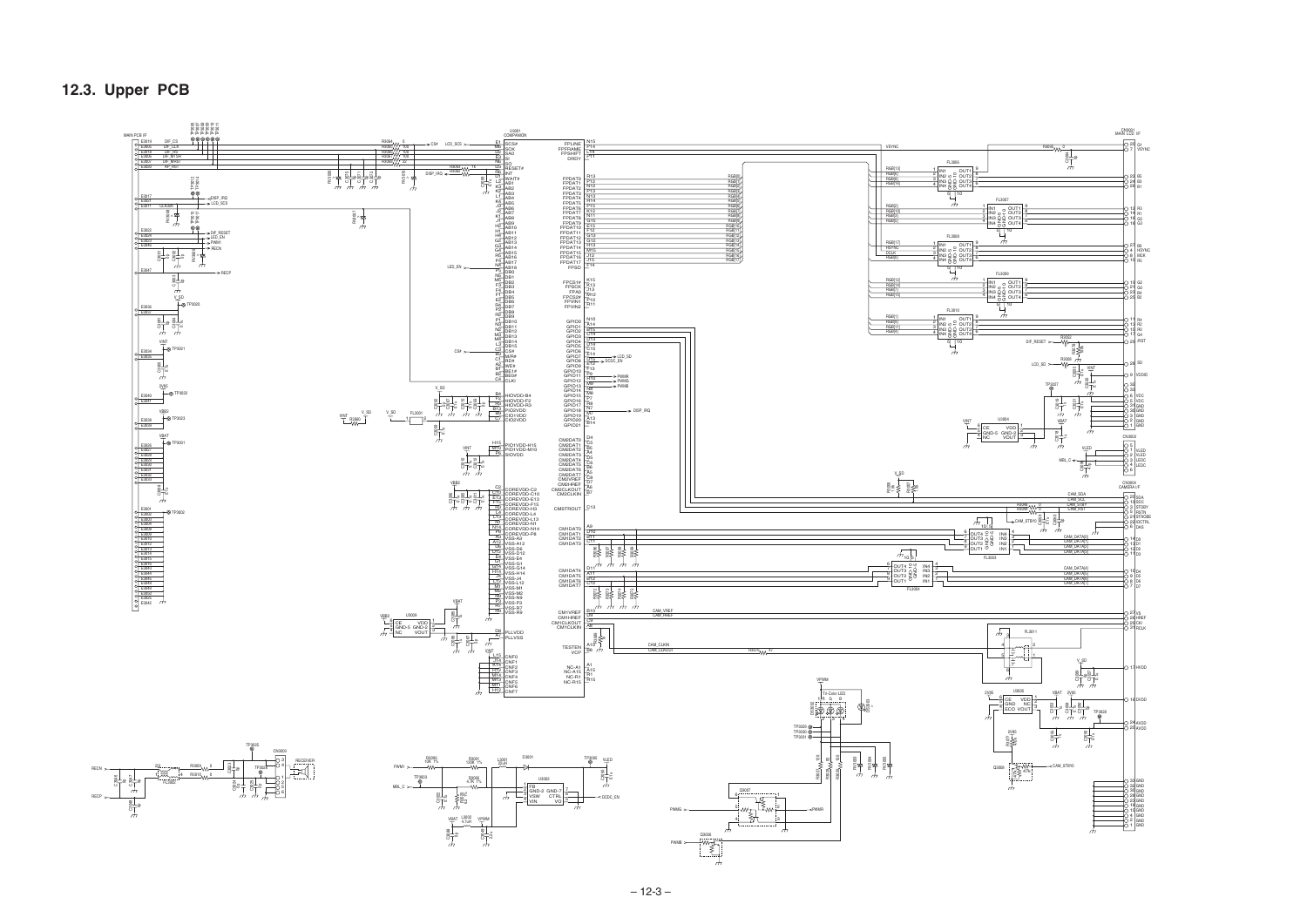## **12.4. FPC PCB**

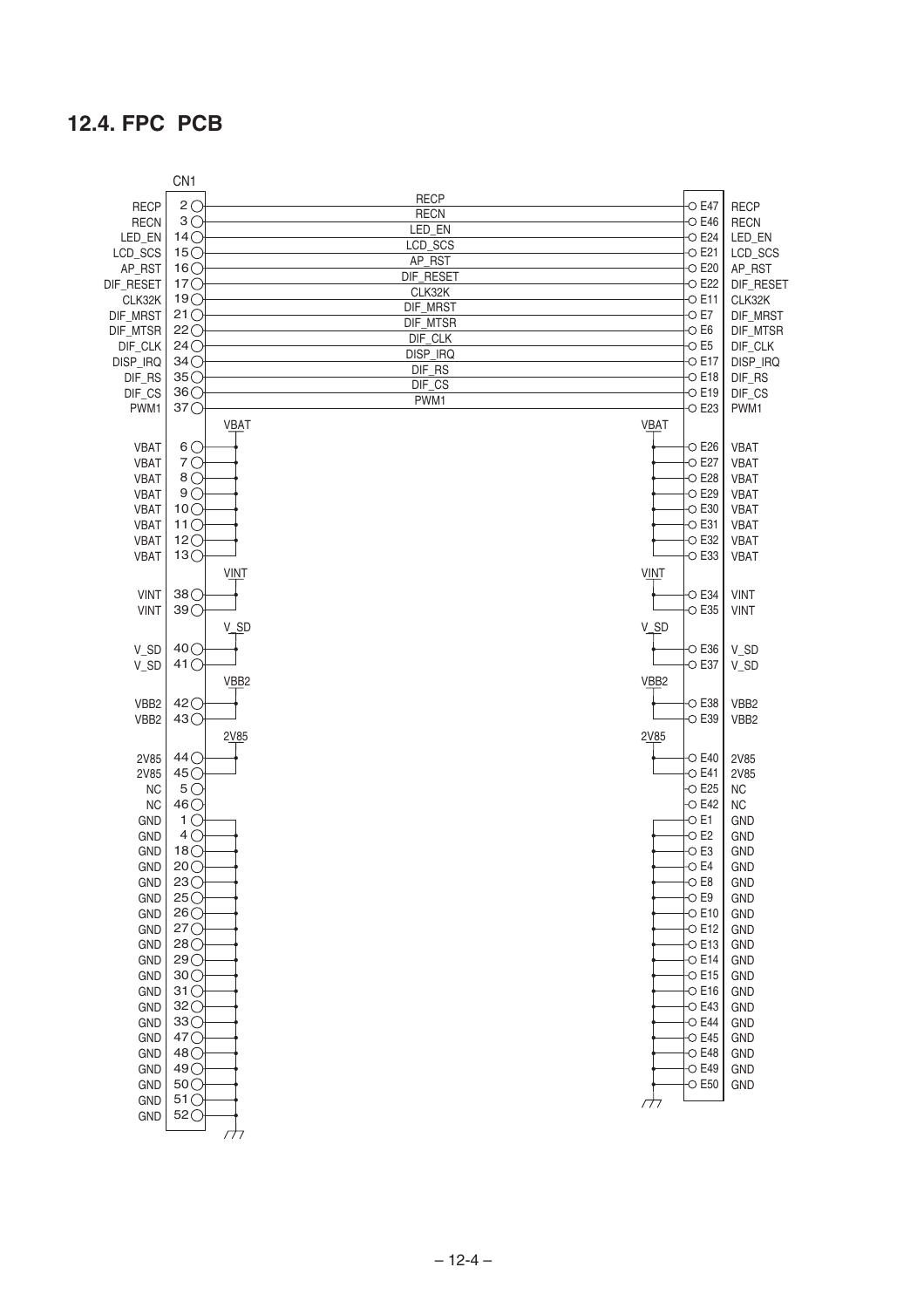## **12.5. SIM PCB**

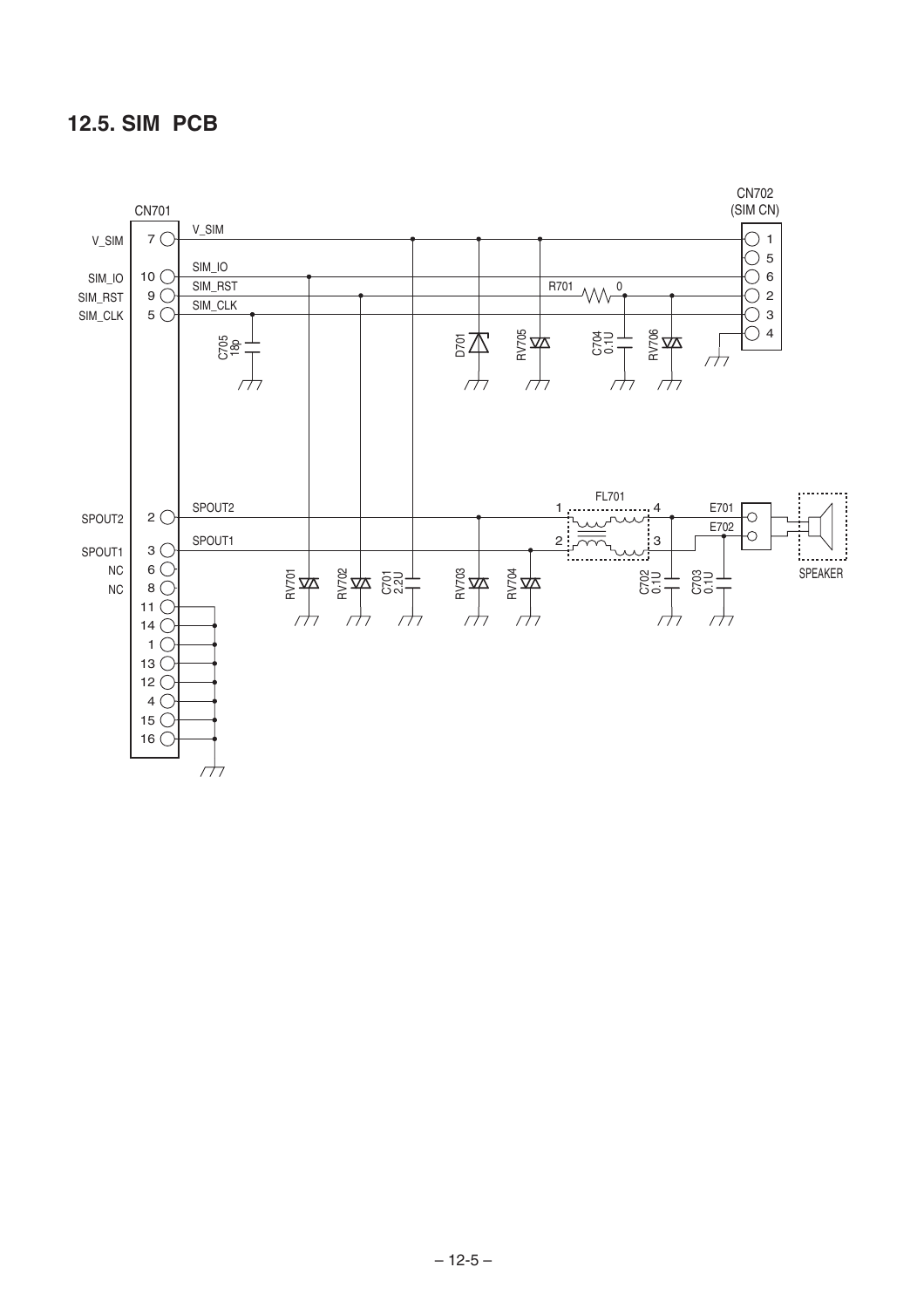# **13. LAYOUT DIAGRAMS**

**13.1. Main PCB (Upper Side)**

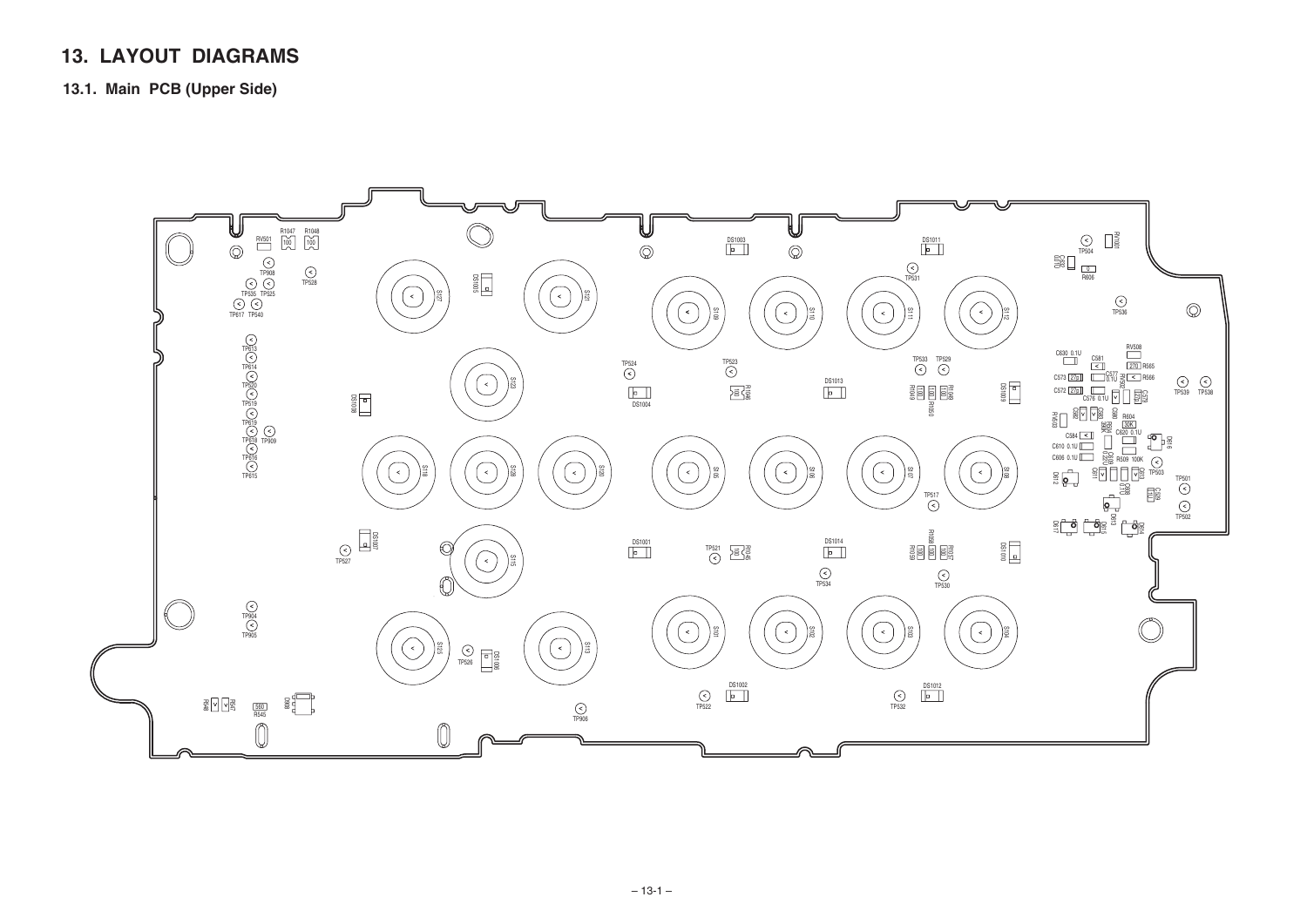#### **13.2. Main PCB (Bottom Side)**

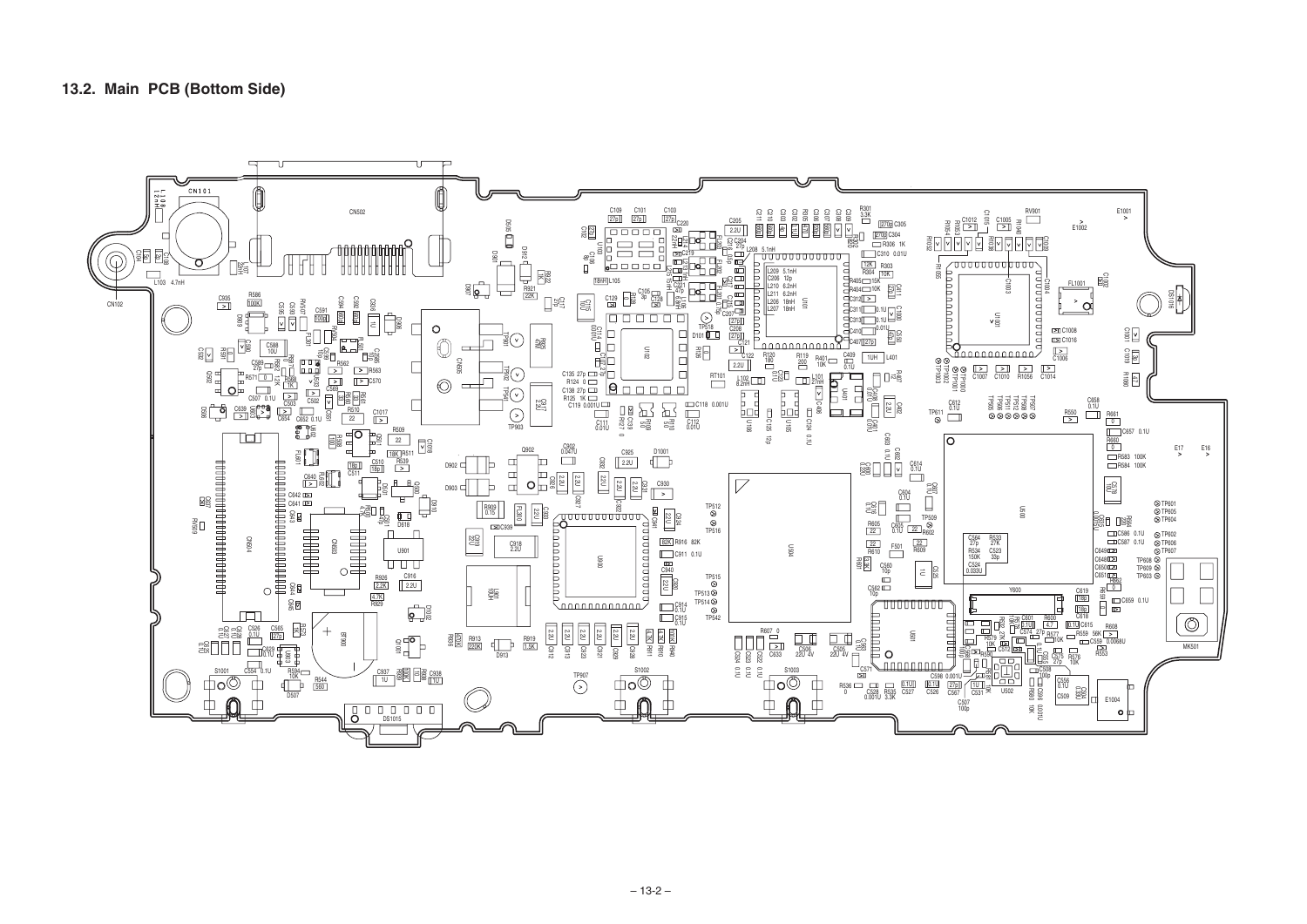# **13.3. Upper PCB (Upper Side)**

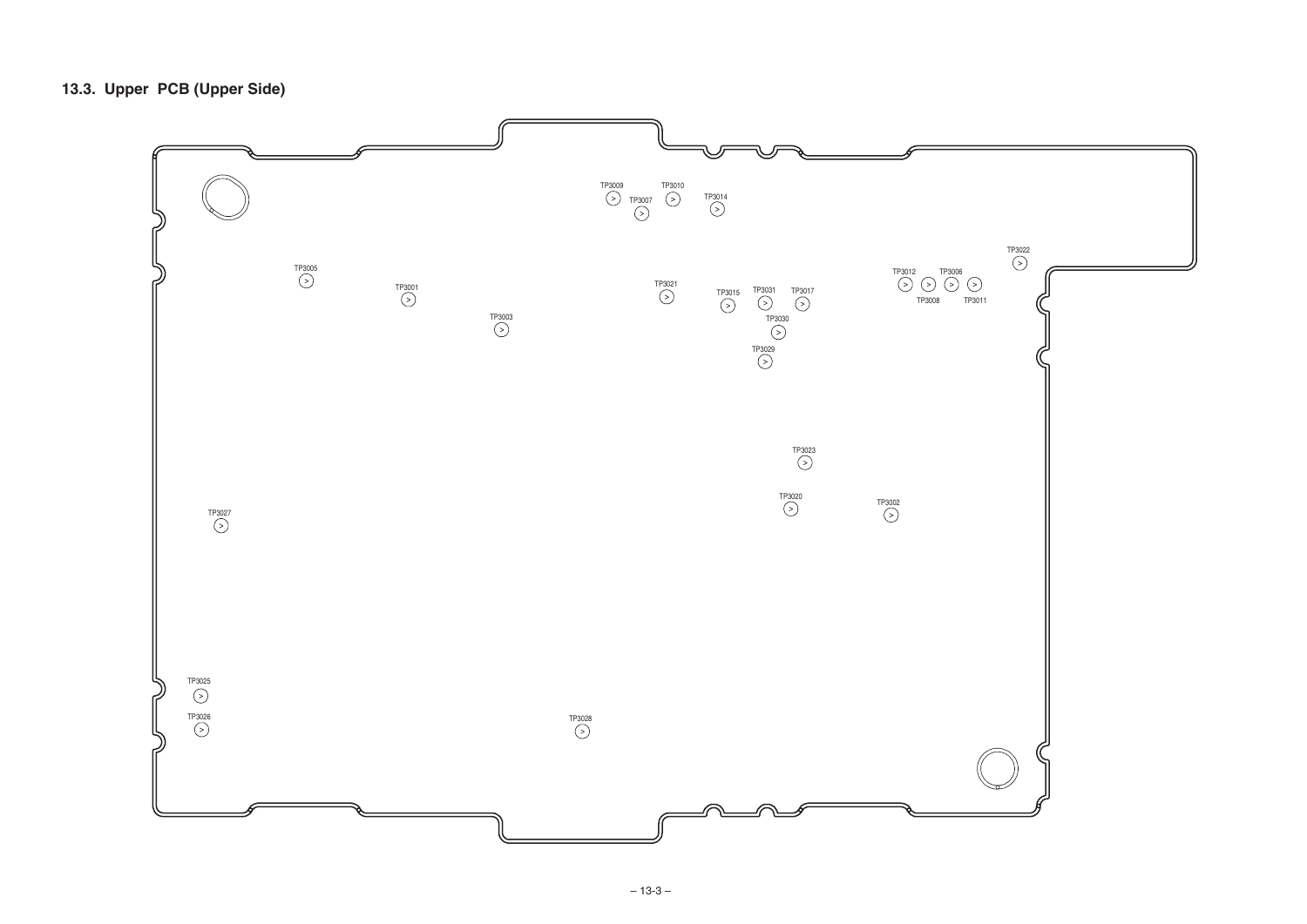## **13.4. Upper PCB (Bottom Side)**

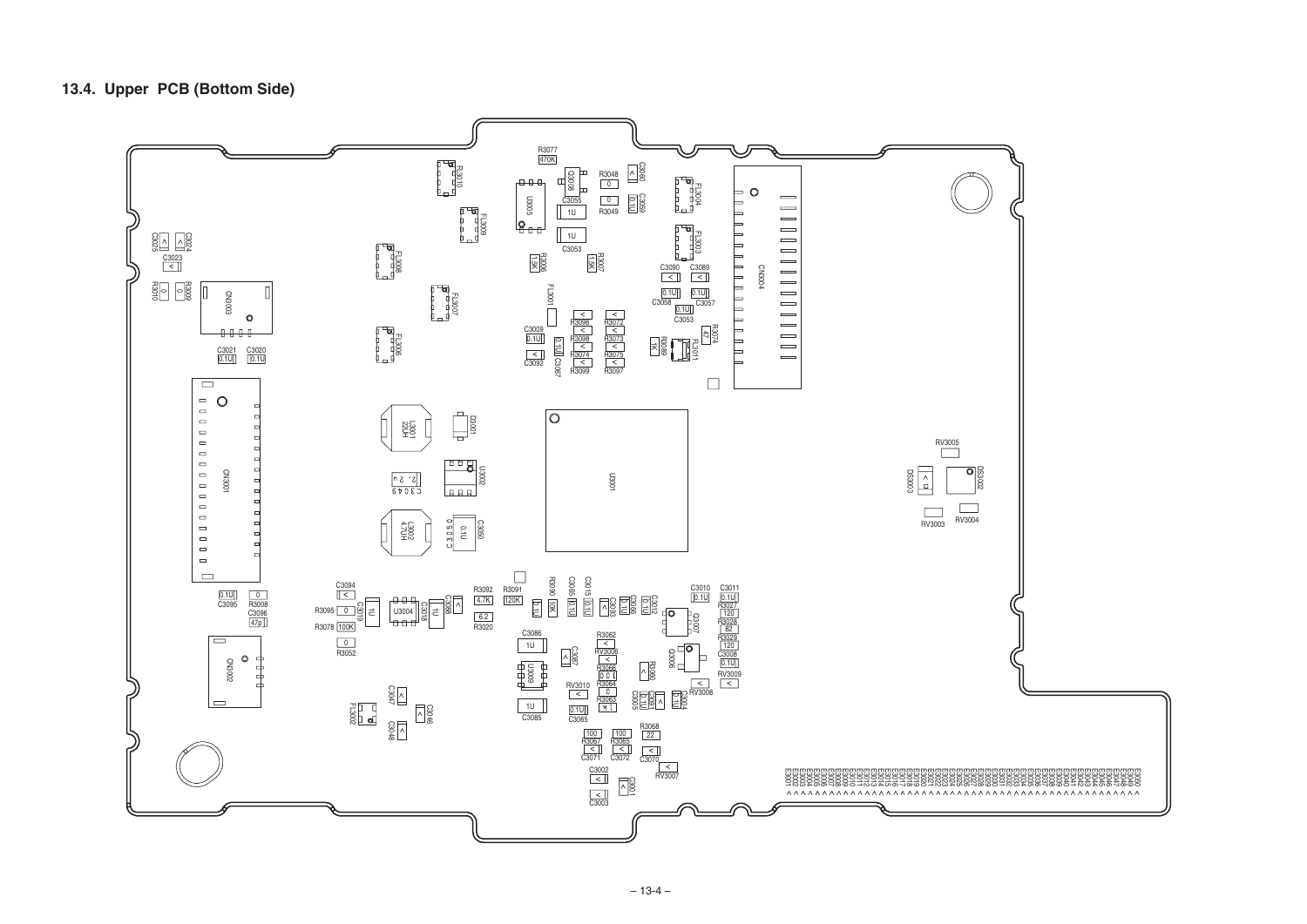## **13.5. FPC PCB**